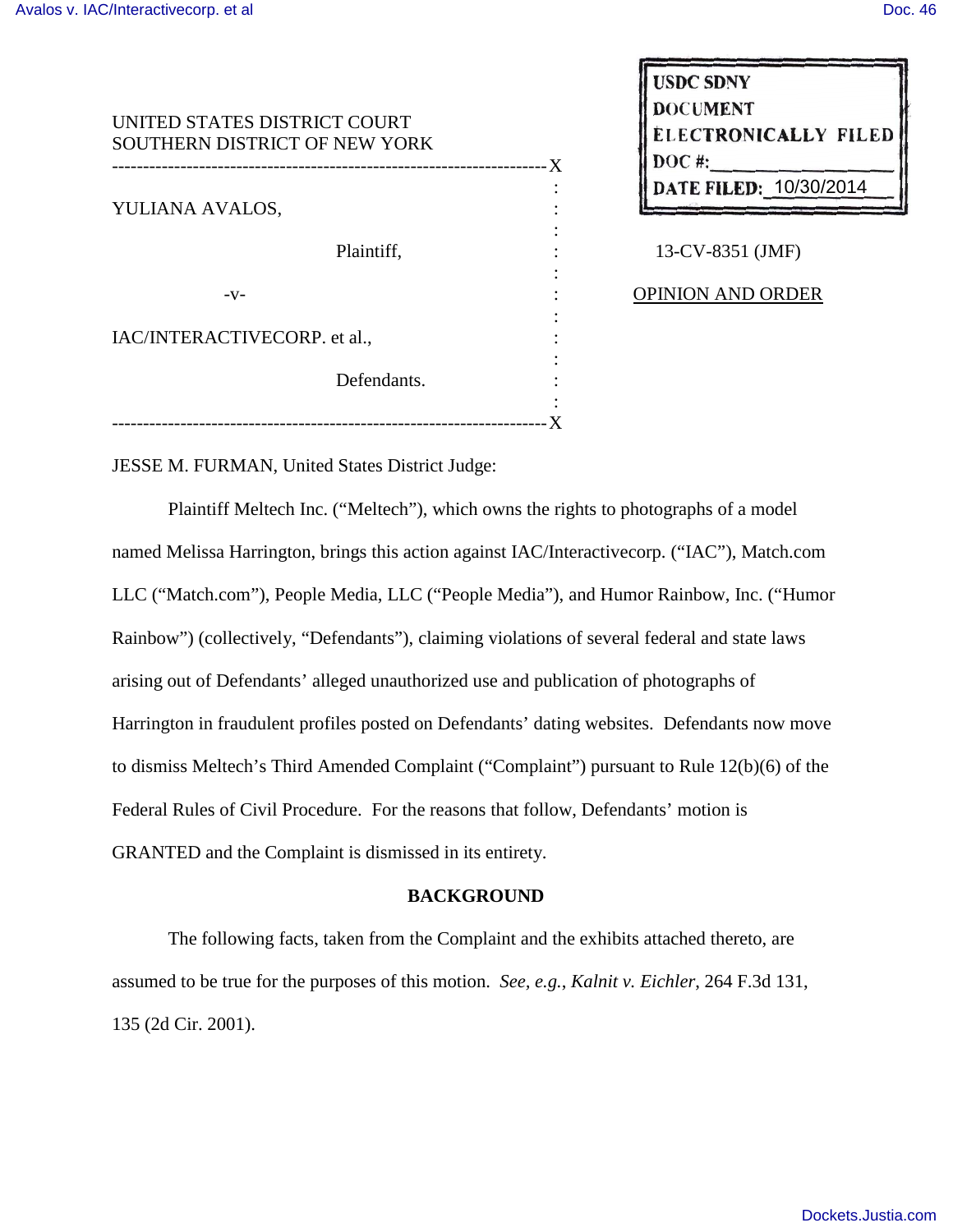Meltech is a web design and modeling company, incorporated in Nebraska, which began operations in 2005. (Third Am. Compl. (Docket No. 30) ("TAC") ¶¶ 2, 46, 67). Pursuant to a legal separation agreement with Harrington (who is also known as Melissa Midwest) — a model who was named as a plaintiff in Meltech's Amended Complaint (*see* Am. Compl. (Docket No. 3) ¶ 72) but is no longer a party to this lawsuit — Meltech acquired full ownership of all existing photographs of Harrington, along with several websites associated with her, and obtained the right to use Harrington's "images, video and content without restriction for marketing, promotion or any other use." (TAC ¶ 3).

IAC is a publicly traded company incorporated in Delaware and headquartered in New York City. *(Id.* ¶47). IAC has approximately 150 subsidiary companies, several of which operate online dating websites, including People Media, a California limited liability company that operates approximately twenty-five dating websites tailored to different interest groups (*id*. ¶¶ 47-48); Match.com, a Texas limited liability company that operates the dating websites Match.com and Chemistry.com *(id.* 199); and Humor Rainbow, a New York corporation that operates the dating website OkCupid.com. (*Id.* ¶ 50*; id*., Ex. A at 24-25). Meltech's lawsuit against Defendants stems from an unpleasant reality familiar to many who either use online dating services or watch daytime television specials concerning the same: Some online dating profiles are fake, and can be used to persuade unsuspecting victims to enter into online relationships with people who do not, in fact, exist. (*Id.* ¶ 10-11*; id*., Ex. M at 2, 4).

Meltech's claim is not that it was duped by such a profile, but rather that many of those fraudulent profiles use photographs of Harrington without its consent. The proliferation of fake profiles using photographs of adult entertainment stars or models such as Harrington, Meltech alleges, benefits Defendants, as a dating website's larger and more attractive member base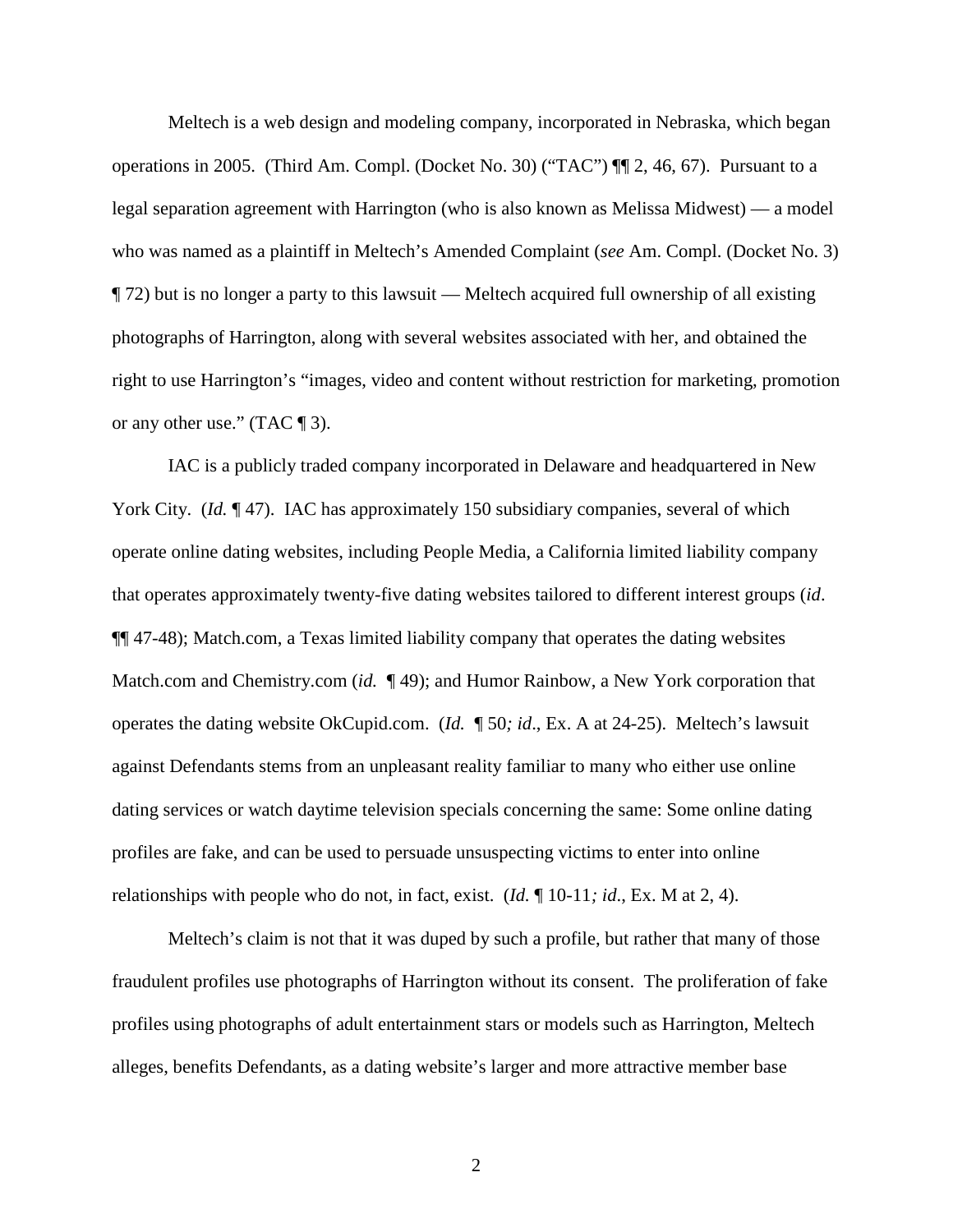entices consumers "to join and pay subscription fees who would otherwise not" and generates "inflated advertising revenue." (*Id.* ¶ 5). With that motive, Meltech alleges, Defendants have violated several federal and state laws by "developing, approving, and posting [Meltech's] photographs on their web sites in fake profiles" (*id.* ¶ 33); collecting membership fees from those who make said fraudulent profiles (*id.* ¶ 55); and — in the case of Match.com — creating fake profiles in the first instance (*id.* ¶¶ 7, 58). Those actions have caused Meltech to receive "thousands of complaints from American romance scam victims" (*id.* ¶ 15); caused Meltech's owner to be "threatened and harassed" (*id.* ¶ 16); and led to a reduction in value of Meltech's "intellectual property" itself, as its "photographs have been associated with 'dating scams' on the internet and in the public eye, turning a multi-million dollar celebrity brand into a notorious and infamous figure with little commercial value" (*id.* ¶ 40).

This lawsuit was first filed in November 21, 2013, by Yuliana Avalos. (Docket No. 1). Avalos, alleging that her image had been wrongfully used in "hundreds/thousands of fraudulent profiles" on Defendants' websites (Compl. (Docket No. 1) ¶ 37), brought suit on behalf of a proposed class of "all individuals or entities . . . whose likenesses and images as depicted in photographs . . . were approved, posted, published and disseminated by Defendants' web sites without [their] permission or consent" (*id.* 142). On January 27, 2014, Avalos's complaint was amended to substitute Harrington and Meltech as plaintiffs, with Harrington — like Avalos before her — purporting to represent all those whose photographs had been used on Defendants' websites without their consent. (Am. Compl.  $\P$  72-73, 78). Per an Order of this Court (Docket No. 9), the parties submitted a joint letter on March 27, 2014, in anticipation of their initial pretrial conference on March 31, 2014. (Joint Ltr. (Docket No. 17) 1). In it, Meltech indicated that it had not received Harrington's explicit consent to include her as a plaintiff in the Amended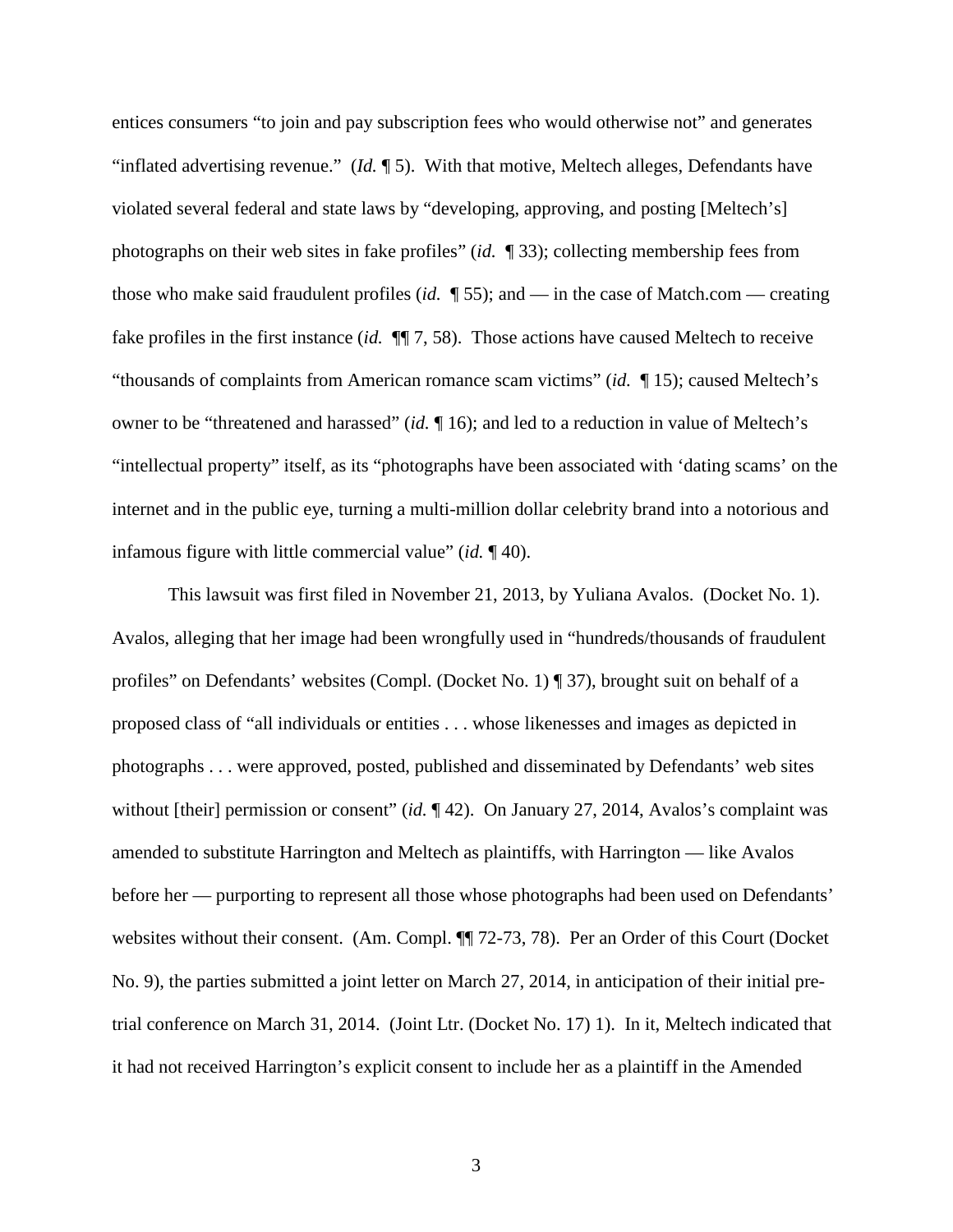Complaint; instead, it had included Harrington out of a "good faith belief" that its legal separation agreement with Harrington entitled it to litigate using her name. (*Id.* at 1). Harrington had since objected to her inclusion in the suit; thus, Meltech sought leave of Court to amend its complaint. (*Id.* at 1-2). After receiving such leave after the initial pre-trial conference (Docket No. 18), Meltech filed its Second Amended Complaint on April 1, 2014, naming only Meltech as a plaintiff. (Docket No. 19). After Defendants filed a motion to dismiss on May 2, 2014, Meltech received another opportunity to amend its complaint, and subsequently filed the operative Third Amended Complaint on May 27, 2014. (Docket No. 30).

 Defendants filed this motion to dismiss on June 12, 2014. (Docket No. 31). Defendants concurrently filed a request for judicial notice of documents submitted as part of attorney Tyler Baker's declaration, which all indicated that Meltech did not own any registered copyrights (Defs.' Request Judicial Notice (Docket No. 34) 2; Decl. Tyler E. Baker Supp. Defs.' Mot. To Dismiss & Request Judicial Notice (Docket No. 32) ("Baker Decl."), Exs. A-D). In Meltech's memorandum of law in opposition to Defendants' motion, filed on July 1, 2014 (Docket No. 36), Meltech withdrew the Complaint's second and fifth causes of action (for copyright infringement and for violations of New York Civil Rights Law Sections 50-51) (Pl.'s Mem. Law Supp. Pl.'s Opp'n Defs.' Mot. To Dismiss Third Am. Compl. (Docket No. 36) ("Pl.'s Mem.") 1). In filing the opposition, Meltech's attorney Evan Spencer also filed a declaration with various exhibits. (Decl. Attorney Evan Spencer Supp. Pl.'s Opp'n Defs.' Mot. To Dismiss (Docket No. 37) ("Spencer Decl.")). Defendants objected to Spencer's declaration on the same day they filed their reply (Docket Nos. 40, 41), insisting that it consisted "entirely of counsel's arguments" (Objection Decl. of Pl.'s Counsel (Docket No. 41) ("Decl. Objection") 1); contained "inadmissible hearsay" (*id.* at 2); and "impermissibly" sought to "to bolster the [Complaint]" (*id.*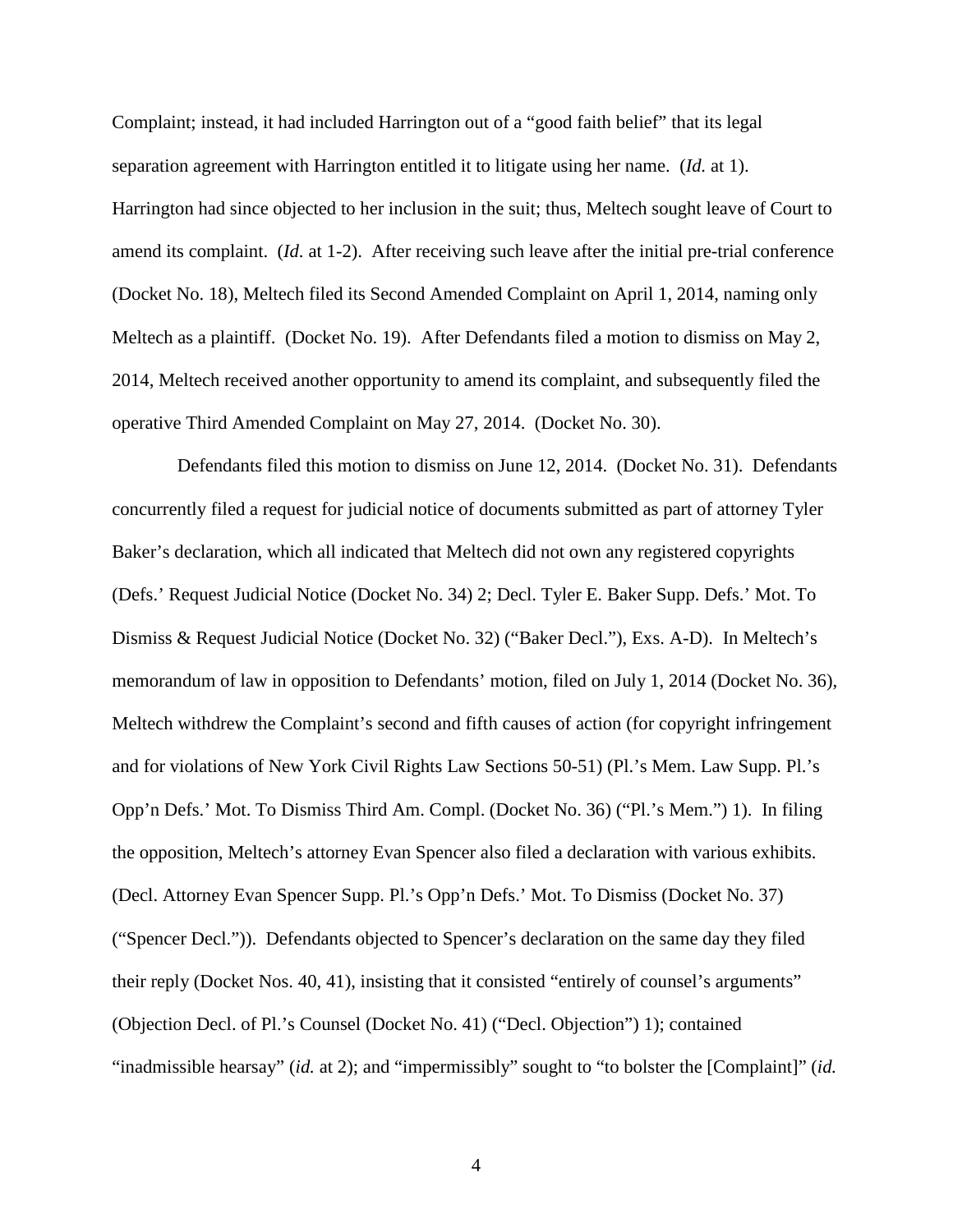at 3). In a surreply, which Spencer obtained leave of Court to file (Docket No. 43), Spencer responded that his declaration was needed to, among other things, "refute numerous false statements included in Defendants' motion" and "provide additional evidence of fraudulent activity on their web sites which they deny." (Sur-Reply Attorney Evan Spencer Supp. Pl.'s Opp'n Defs.' Mot. To Dismiss (Docket No. 44) ("Spencer Surreply") 1).

#### **DISCUSSION**

As noted, Plaintiff has withdrawn the Complaint's second and fifth causes of action (for copyright infringement and for violations of New York Civil Rights Law Sections 50-51). Defendants move to dismiss the remainder of Plaintiff's claims under Rule 12(b)(6). To survive such a motion, a plaintiff must generally plead sufficient facts "to state a claim to relief that is plausible on its face." *Bell Atl. Corp. v. Twombly*, 550 U.S. 544, 570 (2007). A claim is facially plausible "when the plaintiff pleads factual content that allows the court to draw the reasonable inference that the defendant is liable for the misconduct alleged." *Ashcroft v. Iqbal*, 556 U.S. 662, 678 (2009). More specifically, the plaintiff must allege sufficient facts to show "more than a sheer possibility that a defendant has acted unlawfully." *Id*. A complaint that offers only "labels and conclusions" or "a formulaic recitation of the elements of a cause of action will not do." *Twombly*, 550 U.S. at 555. Further, if the plaintiff has not "nudged [his or her] claims across the line from conceivable to plausible, [the counterclaim] must be dismissed." *Id.* at 570.<sup>1</sup>

<u>.</u>

<sup>1</sup> Significantly, "[i]n adjudicating a motion to dismiss, a court may consider only the complaint, any written instrument attached to the complaint as an exhibit, any statements or documents incorporated in it by reference, and any document upon which the complaint heavily relies." *In re Thelen LLP*, 736 F.3d 213, 219 (2d Cir. 2013). Accordingly, the Court may not, and does not, consider Spencer's declaration and the exhibits attached thereto. Moreover, to the extent that Spencer's declaration is not an improper effort to submit "additional evidence of fraudulent activity" (Spencer Surreply 1), it is a thinly veiled attempt to supplement Plaintiff's twenty-five page memorandum of law with more pages of legal argument than the Court's Individual Rules and Practices allow absent leave of Court. The Court will not countenance such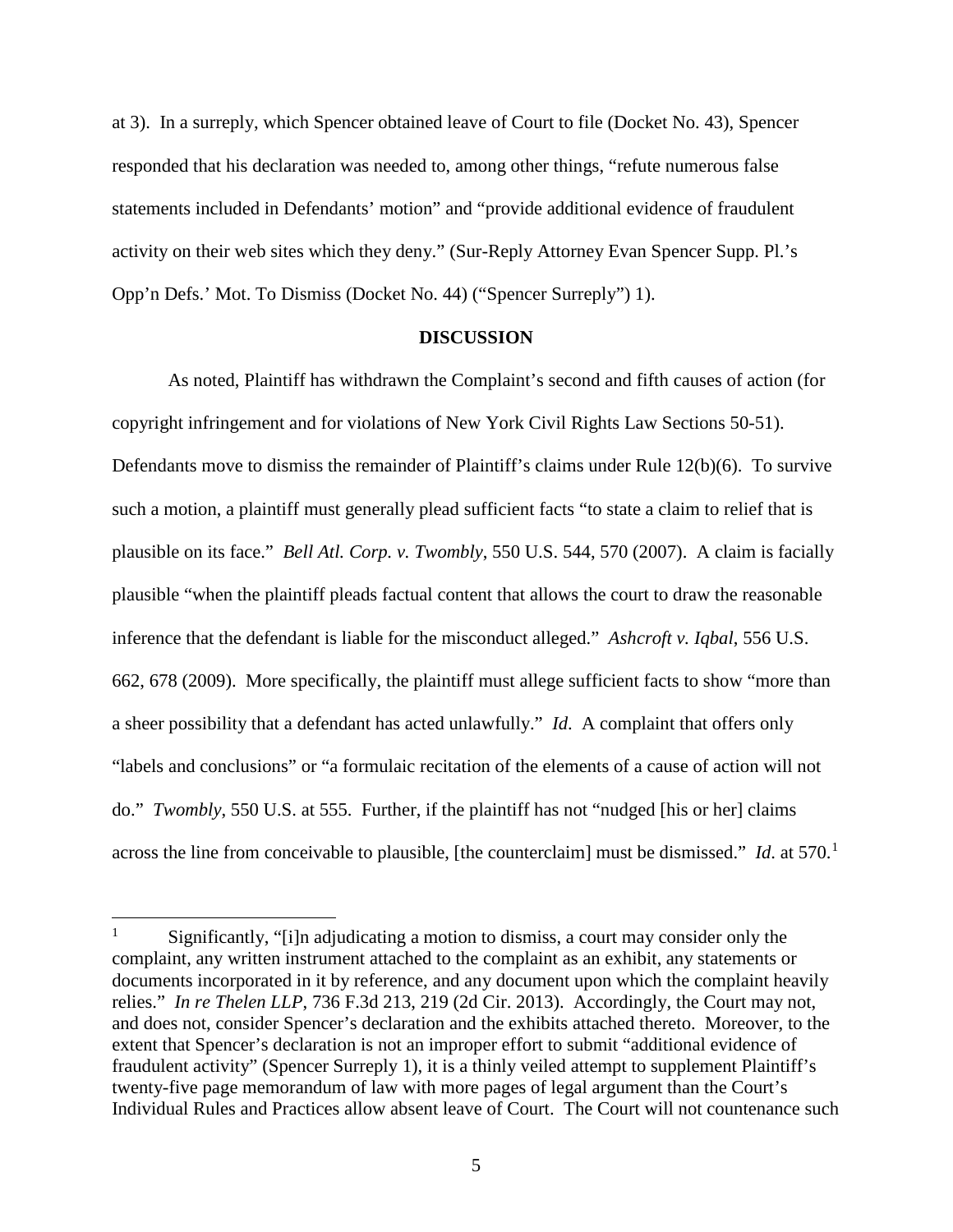Applying those standards here, all of Plaintiff's remaining claims must be dismissed. The Court begins with a discussion of Plaintiff's claims under the Lanham Act, then addresses its claims under the civil Racketeer Influenced and Corrupt Organizations ("RICO") Act, and finishes with its various claims under state law.

### **A. The Lanham Act Claims**

Meltech's first cause of action arises under Section 43(a) of the Lanham Act, 15 U.S.C. § 1125(a). In particular, Meltech alleges that Defendants violated Sections 1125(a)(1)(A), which prohibits false endorsement or designation of origin, and 1125(a)(1)(B), which prohibits false advertising. *See, e.g.*, *Lipton v. Nature Co.*, 71 F.3d 464, 473-74 (2d Cir. 1995); *Jackson v. Odenat*, 9 F. Supp. 3d 342, 354 (S.D.N.Y. 2014). The Court will consider each claim in turn.

## **1. Section 1125(a)(1)(A)**

 $\overline{a}$ 

Section  $1125(a)(1)(A)$  of the Lanham Act prohibits persons from engaging in false or misleading practices likely to "deceive as to the affiliation, connection, or association of such person with another person, or as to the origin, sponsorship, or approval of his or her goods, services, or commercial activities by another person." 15 U.S.C. § 1125(a)(1)(A). Meltech first alleges that Match.com violated that provision by "using [Meltech's] photographs in [its] web site profiles and advertisements," thus engaging in "reverse passing or palming off" of Meltech's photographs. (TAC  $\P$  69). A Section 1125(a)(1)(A) claim based on "reverse passing off" lies when a "producer misrepresents someone else's goods or services as his own, " *Agence France Presse v. Morel*, 769 F. Supp. 2d 295, 307 (S.D.N.Y. 2011) (internal quotation marks omitted), which Meltech alleges Defendants did through its "unauthorized use and publication" of

a blatant end run around the rules. Thus, the Court disregards all arguments presented in Spencer's declaration — but notes that none of those arguments would change the analysis or outcome in any event.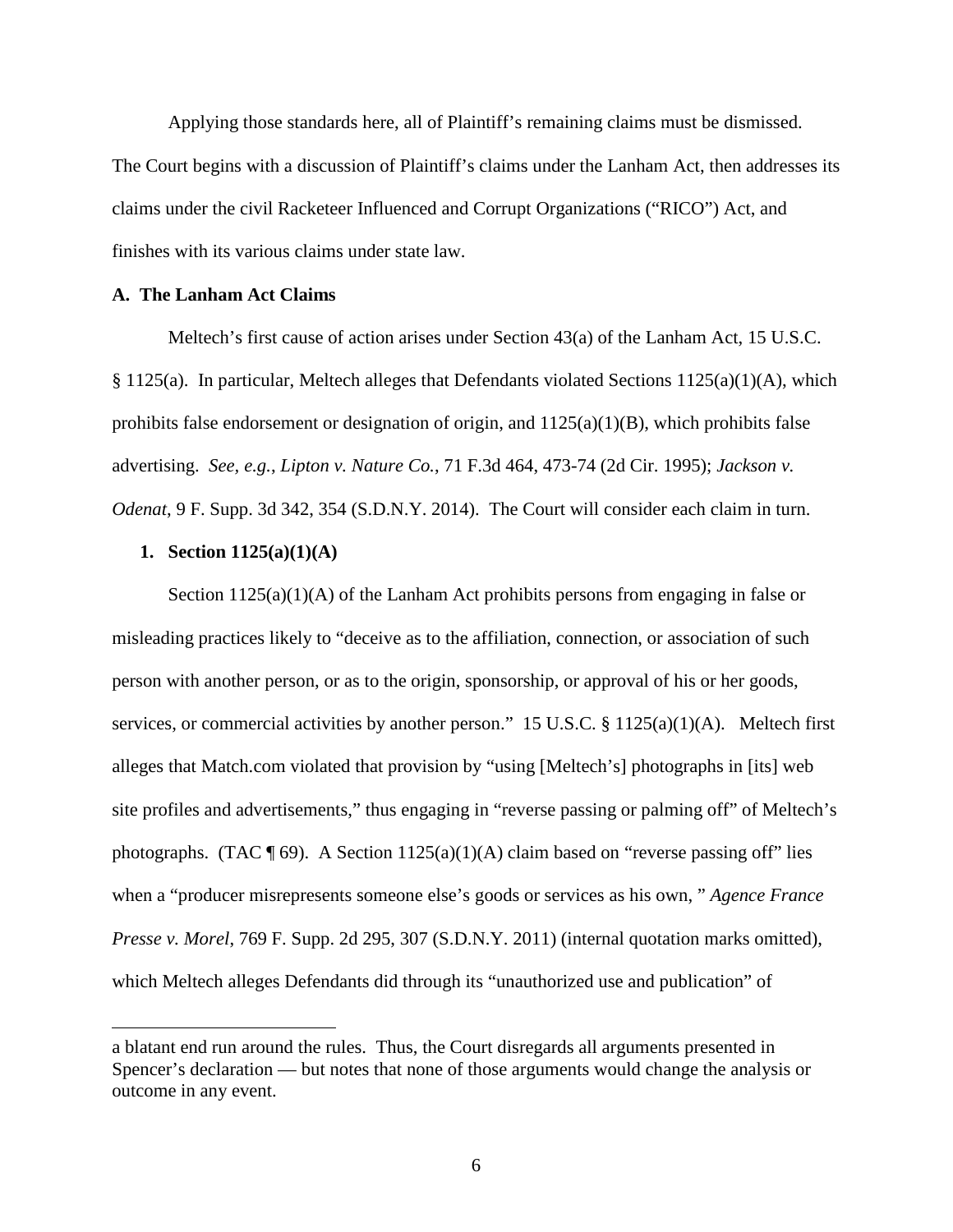Meltech's photographs. (Pl.'s Mem. 14 ¶ 34; *see also id.* at 10 *¶* 25).Nevertheless, the Supreme Court made clear in *Dastar Corp. v. Twentieth Century Fox Film Corp.* that the Lanham Act was "not designed to protect originality or creativity." 539 U.S. 23, 37 (2003). That is, it does *not*  "creat[e] a cause of action for, in effect, plagiarism — the use of otherwise unprotected works and inventions without attribution," as doing so would "create a species of mutant copyright law that limits the public's federal right to copy and to use expired copyrights." *Id.* at 34, 36 (internal quotation marks omitted). In attempting to plead a Lanham Act claim based on Defendants' unauthorized use of its photographs, for which Meltech does not own copyrights (Baker Decl., Exs. 1-4), Meltech attempts to achieve precisely what *Dastar* prohibits: an end run around copyright law. Accordingly, Meltech's claim on this front fails.

Meltech's Complaint could also be read to plead a claim for false endorsement under Section  $1125(a)(1)(A)$ , on the theory that Defendants — by approving, publishing, or even creating fake profiles with Harrington's photographs — falsely created the impression that Harrington was a user of Defendants' dating websites and that Harrington approved of the goods and services provided by Defendants (namely, the dating websites themselves). (TAC ¶¶ 29, 68- 69). It is well established that "the Lanham Act is an appropriate vehicle for the assertion of claims of falsely implying the endorsement of a product or service" by a celebrity, *Burck v. Mars, Inc.*, 571 F. Supp. 2d 446, 454 (S.D.N.Y. 2008) (internal quotation marks omitted), as a "celebrity has a . . . commercial investment in the 'drawing power' of his or her name and face in endorsing products and in marketing a career," *Albert Furst von Thurn und Taxis v. Karl Prince von Thurn und Taxis*, No. 04-CV-6107 (DAB), 2006 WL 2289847, at \*11 (S.D.N.Y. Aug. 8, 2006) (quoting *Allen v. Nat'l Video, Inc.*, 610 F. Supp. 612, 625-26 (S.D.N.Y. 1985)). As a celebrity's right of publicity is transferrable in some states (along with the commercial interests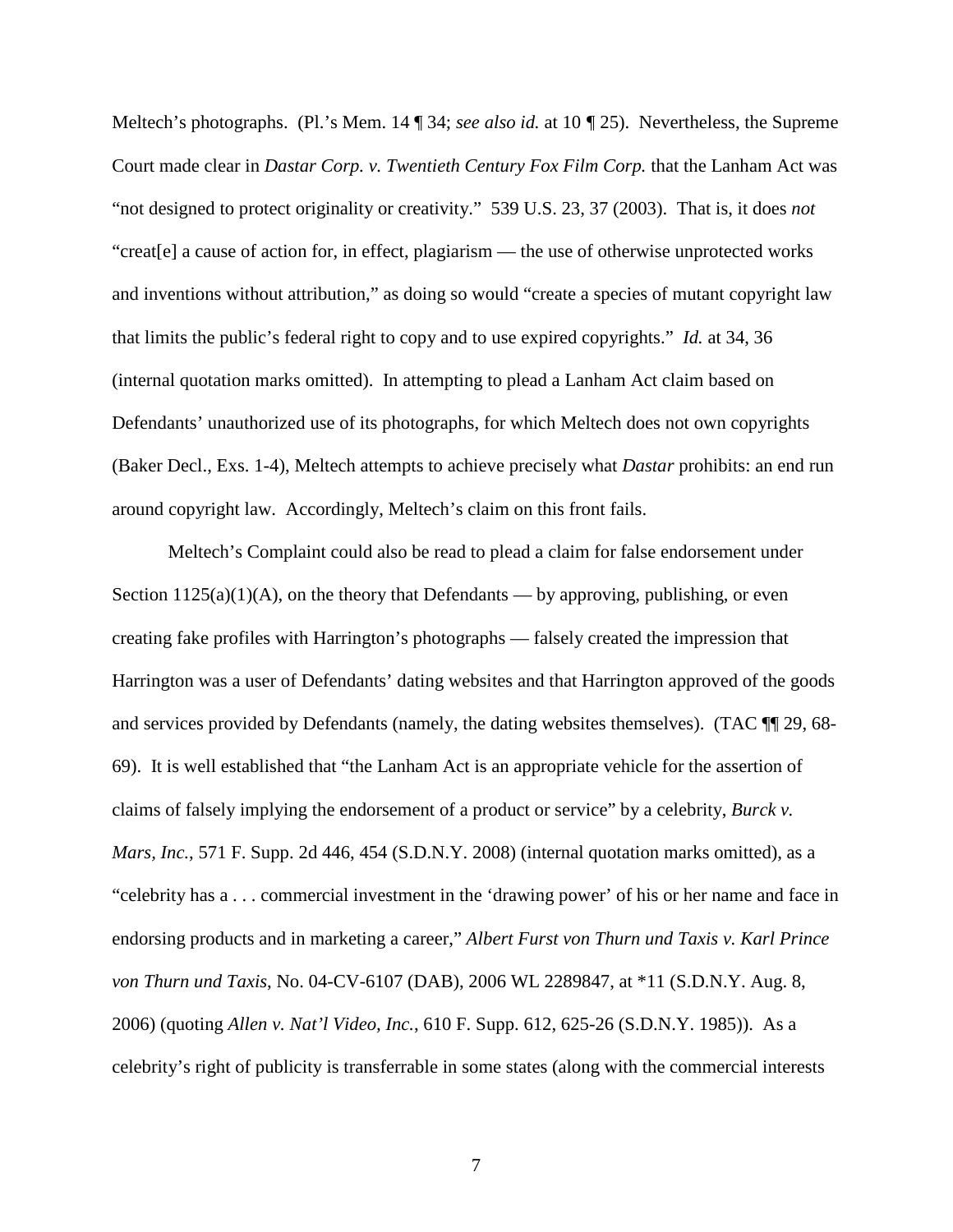that accompany that right), claims for false endorsement have occasionally been brought by those who purportedly own a celebrity's right of publicity rather than the celebrity him/herself. *See, e.g.*, *Bruce Lee Enters., LLC v. A.V.E.L.A., Inc.*, No. 10-CV-2333 (KMW), 2013 WL 822173, at \*19 (S.D.N.Y. Mar. 6, 2013) (entertaining a false endorsement claim brought by company that purported to own Bruce Lee's right of publicity). Here, however, Meltech does not claim to own Harrington's right of publicity. Nor could it, assuming Meltech's separation agreement with Harrington was executed under the laws of Nebraska, as Nebraska's right of publicity is inalienable. *See* NEB. REV. STAT. § 20-207 ("The action for invasion of privacy created by sections 20-201 to 20-211 and 25-840.01 shall be personal to the subject of the invasion and shall in no case be assignable."); *see also* Jennifer E. Rothman, *The Inalienable Right of Publicity*, 101 GEO. L.J. 185, 192 (2012) (noting that "[s]ome states have expressly prohibited transfers of the right of publicity. In Nebraska, for example, the relevant statute explicitly bars the alienation of the right."). As "[f]ederal courts as a general rule allow litigants to assert only their own legal rights and interests, and not the legal rights and interests of third parties," *Farrell v. Burke*, 449 F.3d 470, 494 (2d Cir. 2006), any claim Meltech seeks to make in this regard must be and is dismissed.

#### **2. Section 1125(a)(1)(B)**

Meltech next asserts a claim of false adverting under Section  $1125(a)(1)(B)$ . In order to assert a cause of action for false advertising, "a plaintiff must plead (and ultimately prove) an injury to a commercial interest in sales or business reputation proximately caused by the defendant's misrepresentations." *Lexmark Int'l, Inc. v. Static Control Components, Inc.*, 134 S. Ct. 1377, 1395 (2014). In order to establish proximate causation, a plaintiff need not show that he was in direct commercial competition with the defendant, *see id.* at 1394, but he nevertheless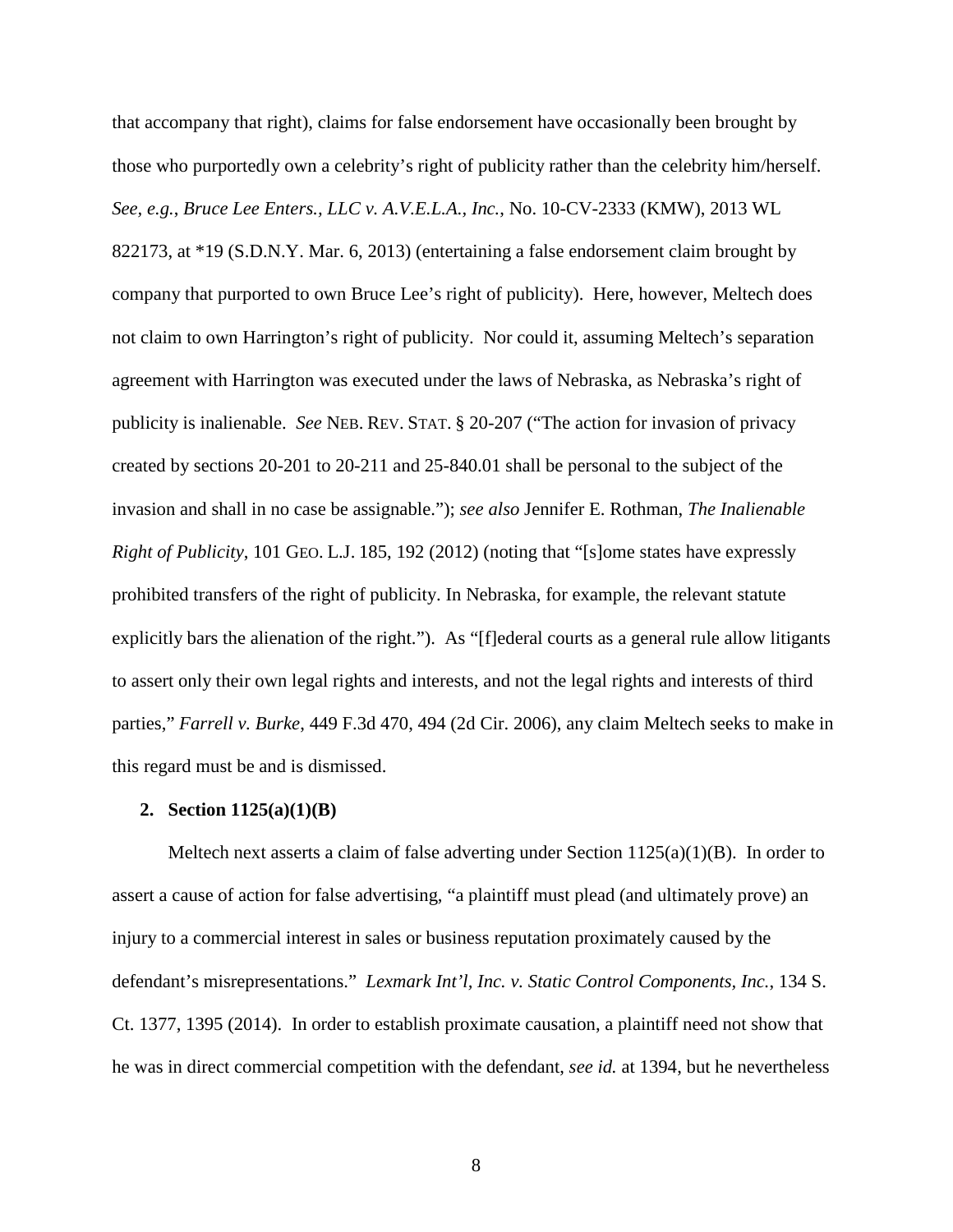must allege that he suffered "economic or reputational injury flowing directly from the deception wrought by the defendant's advertising; and that that occurs when deception of consumers causes them to withhold trade from the plaintiff." *Id.* at 1391.<sup>2</sup>

Here, even assuming *arguendo* that misrepresentations on Defendants' dating websites constitute "advertising" — a premise that the Court highly doubts, but need not reach — Meltech has not adequately pleaded any harm to its commercial interests proximately caused by Defendants' alleged misrepresentations. Meltech claims that by "falsely designating that Melissa Midwest was and is a member of [its] web sites," Match.com has caused "consumer confusion for thousands if not millions of consumers, resulting in the devaluation of the intellectual property owned by [Meltech]." (TAC ¶ 69). As a result, it asserts, Meltech has lost millions of dollars in revenue in the past few years. (*Id.* ¶¶ 67, 69). The Complaint, however, provides no factual support for that conclusory allegation of harm to Meltech. In fact, if the misrepresentations that Meltech alleges in the Complaint harmed anyone, it would arguably be Defendants themselves, not Meltech (or even Harrington). (*Compare id*., Ex. O at 1, 5 (complaints on ConsumerAffairs.com warn other consumers to "NEVER SUBSCRIBE [to Match.com]!"; to "[s]tay away from Match.com," and to "not go to [Match.com] for any reason") *with id*., Ex. G (website ScamDigger.com instructs viewers that fraudulent photographs on dating websites, including Harrington's, are "STOLEN FROM INNOCENT THIRD

<u>.</u>

<sup>2</sup> Defendants argue that, under *Lexmark*, Meltech "lacks standing to bring a false advertising claim." (Defs.' Mem. 10). The *Lexmark* Court made clear, however, that whether Congress has authorized an individual to sue under the Lanham Act should not be analyzed under the "prudential standing" doctrine urged by the parties before it. *See* 134 S. Ct. at 1386- 88. Here, as in *Lexmark*, there is a case or controversy within the meaning of Article III, so Meltech's ability — or lack thereof — to state a claim for relief for false advertising "does not implicate the Court's jurisdiction." *Leason Ellis LLP v. Patent & Trademark Agency LLC*, No. 13-CV-2880 (VB), 2014 WL 3887194, at \*4 (S.D.N.Y. July 2, 2014).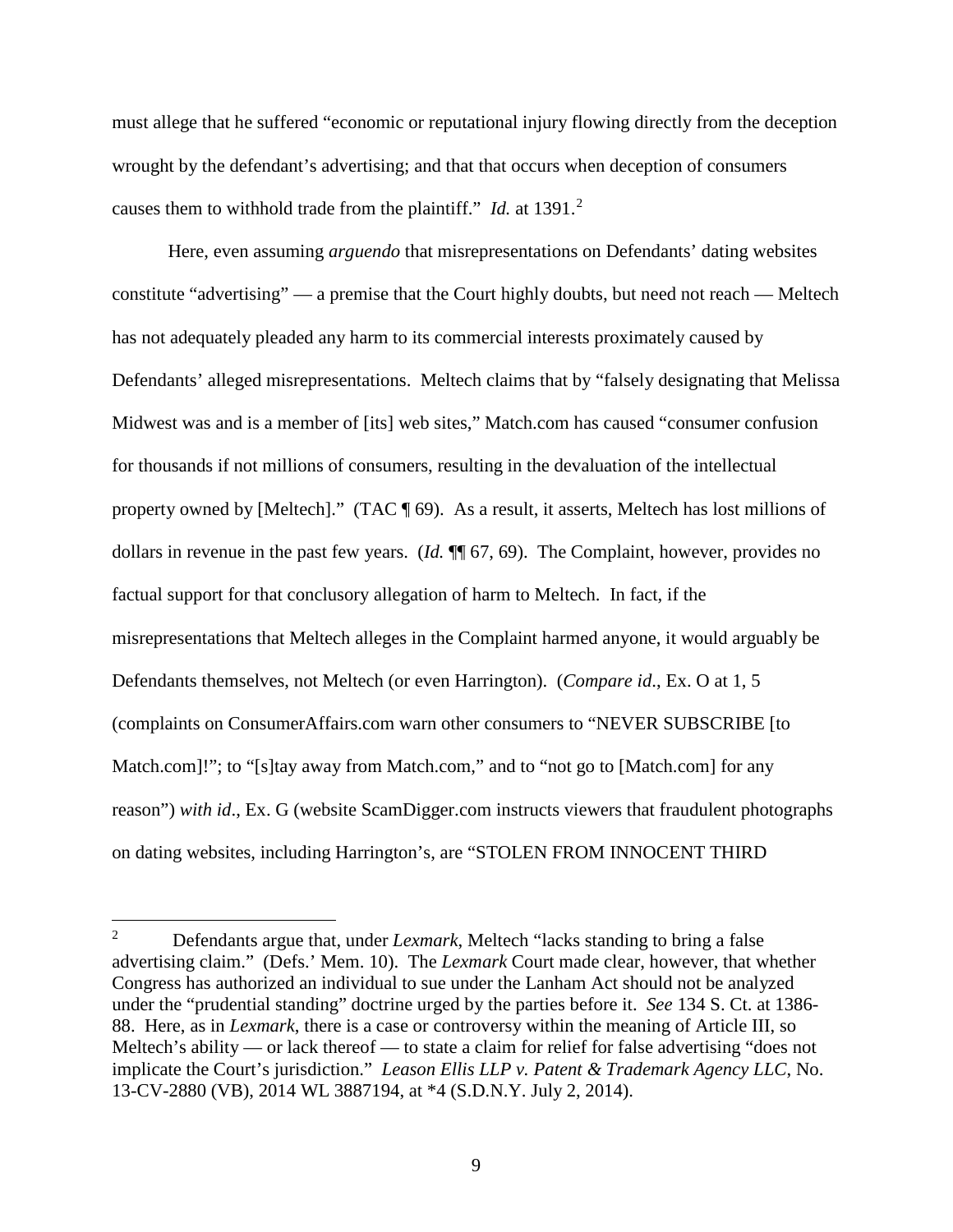PARTIES" and that "[p]eople on the pictures are not associated with scammers in any way, they are just victims of identity theft")).

In any event, even if Meltech could establish that it was harmed, it fails to allege a plausible causal connection between that harm and Defendants' actions. That is, Meltech has to allege not only that consumers were deceived by the fraudulent photographs of Harrington on Defendants' websites, but also that that deception — believing that Midwest was a member of Defendants' dating websites when she was not, and consequently discovering otherwise — led consumers to "withhold trade" from Meltech by, for example, visiting *its* websites less often. *See Lexmark*, 134 S. Ct. at 1391. Meltech does not particularly try, and certainly does not come close to, doing so plausibly. *Cf. Ortho Pharm. Corp. v. Cosprophar, Inc.*, 32 F.3d 690, 695 (2d Cir. 1994) (affirming dismissal of false advertising claim, noting that "[t]he missing link" in the plaintiff's proof of false advertising "is evidence that [defendant's] advertising will have the effect on consumers that [plaintiff] says it will."). Notably, courts applying the Second Circuit's pre-*Lexmark* "reasonable interest" test, *see Famous Horse Inc. v. Fifth Ave. Photo Inc.*, 624 F.3d 106, 113 (2d Cir. 2010) — an even more lenient test that required "only the bare minimum of Article III standing," *Lexmark*, 134 S. Ct. at 1393 — dismissed similarly speculative allegations of harm caused by defendants. *See, e.g.*, *Gifford v. U.S. Green Bldg. Council*, No. 10-CV-7747 (LBS), 2011 WL 4343815, at \*3 (S.D.N.Y. Aug. 16, 2011) (dismissing the plaintiffs' false advertising claim because any allegations of harm caused by the defendant's actions were "entirely speculative"); *Ortho Pharm. Corp. v. Cosprophar, Inc.*, 828 F. Supp. 1114, 1125 (S.D.N.Y. 1993), *aff'd*, 32 F.3d 690 (2d Cir. 1994) (noting that the plaintiff "introduced little evidence in this case that could justify finding an injury or a causal connection to [the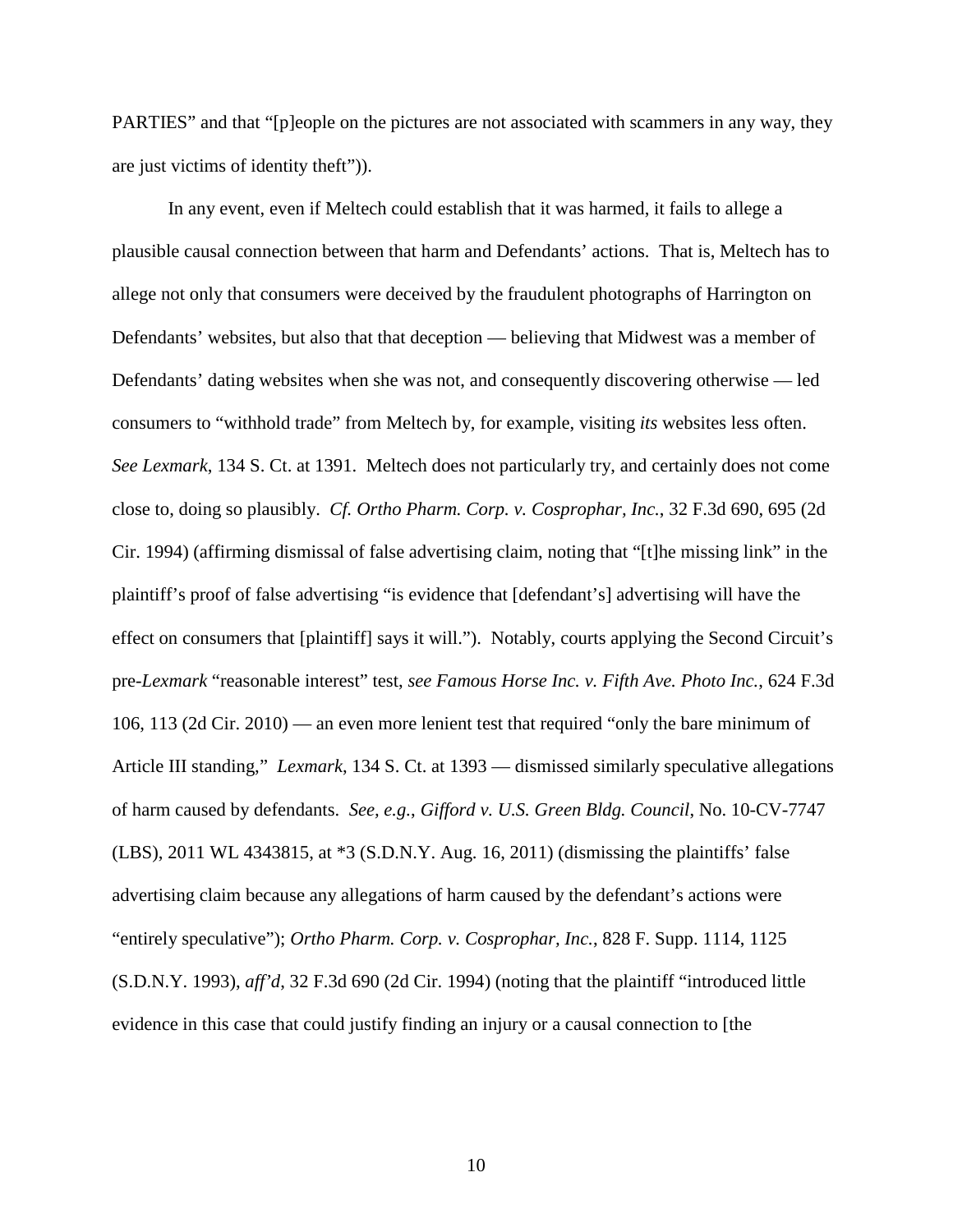defendant's] conduct."). It follows that Meltech's claim of false advertising must be and is dismissed. Accordingly, all claims under the Lanham Act fail as a matter of law.

#### **B. The Civil RICO Claims**

Next, Meltech asserts violations of the civil RICO statute, Title 18, United States Code, Sections 1961 *et seq.* — specifically, of Section 1962(c) and (d). Substantially for the reasons stated in Defendants' memorandum of law (Mem. Law Supp. Defs.' Mot. To Dismiss Third Am. Compl. (Docket No. 33) ("Defs. Mem.") 15-19), there are any number of fatal flaws in Meltech's claims under those subsections, but the Court need address only one. In order to state a claim for relief under either Section 1962(c) or (d), a plaintiff must establish both but-for causation and proximate causation. *See, e.g.*, *UFCW Local 1776 v. Eli Lilly & Co.*, 620 F.3d 121, 132 (2d Cir. 2010). As discussed with respect to Plaintiff's Lanham Act claim, Plaintiff's proximate-cause argument does not pass the laugh test, let alone the plausibility test. Additionally, the Complaint does not sufficiently allege that Defendants — as opposed to "criminals in foreign countries and domestically" (TAC ¶ 55) — were primarily responsible for any resulting harm suffered by Meltech. Although Meltech submits numerous examples of fraudulent profiles that use Harrington's picture, its claim that Match.com in fact created such profiles is conclusory at best. (*See, e.g.*, *id.* ¶ 58). Ignoring those conclusory allegations, Meltech alleges, at most, that Defendants approved and failed to appropriately screen out fraudulent profiles submitted by third parties, and those profiles caused harm to Meltech's commercial interests. (*See id.* ¶¶ 33, 37-38, 59-60). Such allegations fail to establish proximate cause for the purposes of a civil RICO action, because "when factors other than the defendant's fraud are an intervening direct cause of a plaintiff's injury, that same injury cannot be said to have occurred by reason of the defendant's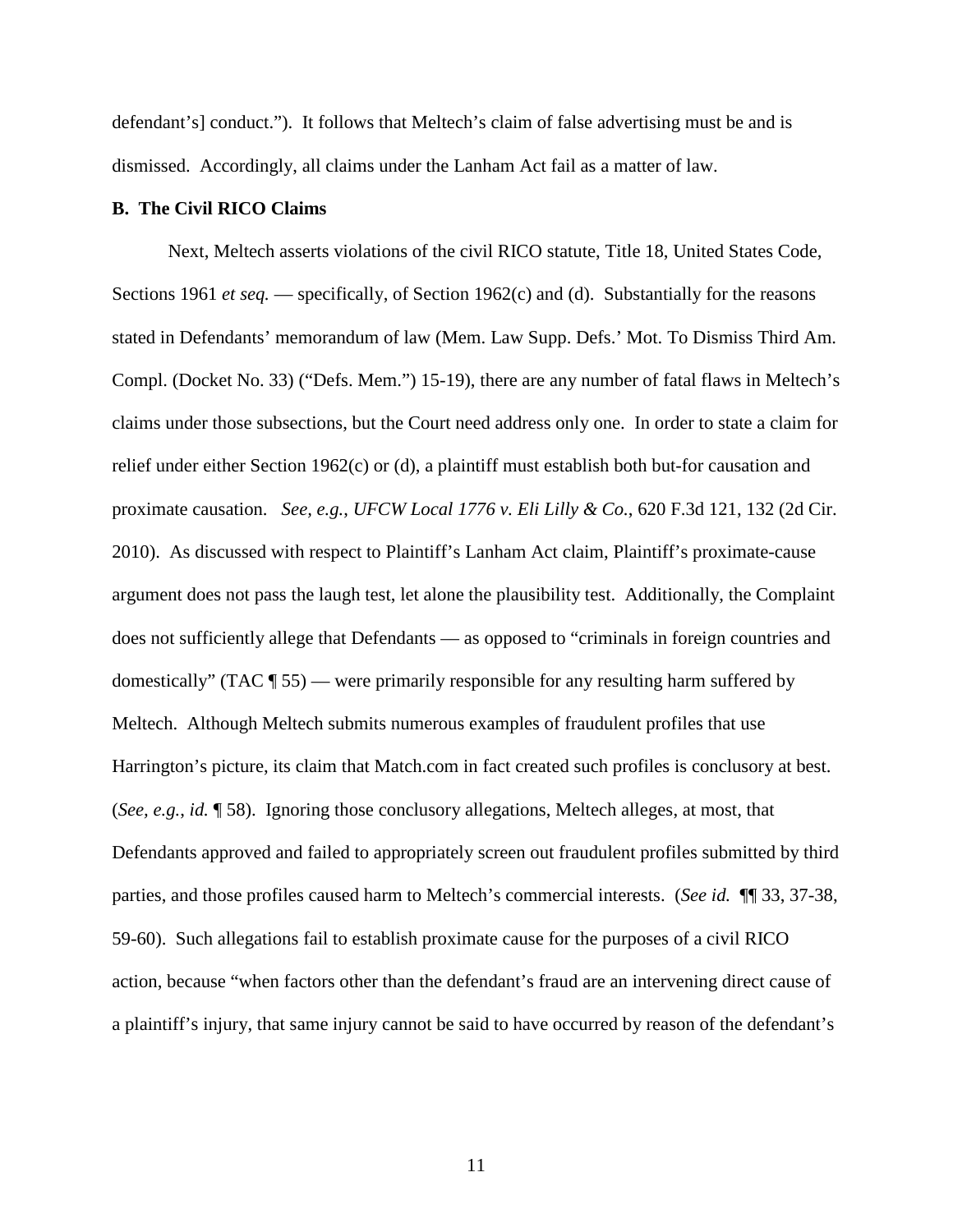actions." *First Nationwide Bank v. Gelt Funding Corp.*, 27 F.3d 763, 769 (2d Cir. 1994). Accordingly, Meltech's civil RICO claims must be dismissed.

## **C. State-Law Claims**

-

Finally, the Court turns to Plaintiff's state-law claims for unjust enrichment, conversion, and aiding and abetting fraud.<sup>3</sup> As an initial matter, Defendants allege that those claims are preempted by the Copyright Act. (Defs.' Mem. 23). The Copyright Act "exclusively governs a claim when: (1) the particular work to which the claim is being applied falls within the type of works protected by the Copyright Act under 17 U.S.C. §§ 102 and 103, and (2) the claim seeks to vindicate legal or equitable rights that are equivalent to one of the bundle of exclusive rights already protected by copyright law under 17 U.S.C. § 106." *Briarpatch Ltd., L.P v. Phoenix Pictures, Inc.*, 373 F.3d 296, 305 (2d Cir. 2004). The works at issue here — photographs have long been held to be copyrightable. *See Rogers v. Koons*, 960 F.3d 301, 306 (2d Cir. 1992). Accordingly, whether Meltech's state-law claims are preempted turns on the second requirement, also known as the "general scope" requirement. *See Briarpatch*, 373 F.3d at 305; *see also Nat'l Basketball Ass'n v. Motorola, Inc.*, 105 F.3d 841, 850 (2d Cir. 1997).

<sup>3</sup> When federal claims are eliminated in the early stages of litigation, as here, "courts should generally decline to exercise pendent jurisdiction over remaining state law claims." *Klein & Co. Futures, Inc. v. Bd. of Trade of City of N.Y*, 464 F.3d 255, 262 (2d Cir. 2006). But dismissal is not "absolutely mandatory." *Baylis v. Marriott Corp.*, 843 F.2d 658, 665 (2d Cir. 1988). Instead, a district court may maintain jurisdiction where "the 'values of judicial economy, convenience, fairness, and comity' support the exercise." *Delaney v. Bank of Am. Corp.*, 766 F.3d 163, 170 (2d Cir. 2014) (quoting *Carnegie-Mellon Univ. v. Cohill*, 484 U.S. 343, 350 (1988). Here, as discussed below, Meltech's state-law claims implicate the doctrine of preemption, which is a "factor that may sometimes favor retaining pendent jurisdiction." *Baylis*, 843 F.2d at 665; *see also Marcus v. AT&T Corp*., 138 F.3d 46, 57 (2d Cir. 1998)*.* Additionally, Meltech's claims hardly "turn[] on novel or unresolved questions of state law." *Valencia ex rel. Franco v. Lee*, 316 F.3d 299, 306 (2d Cir. 2003). Accordingly, the Court will adjudicate Meltech's state law claims, as doing so "will save future, needless litigation in state court." *Cinevert v. Varsity Bus. Co.*, No. 12-CV-1223 (RRM) (VVP), 2014 WL 4699674, at \*3 (E.D.N.Y. Sept. 22, 2014).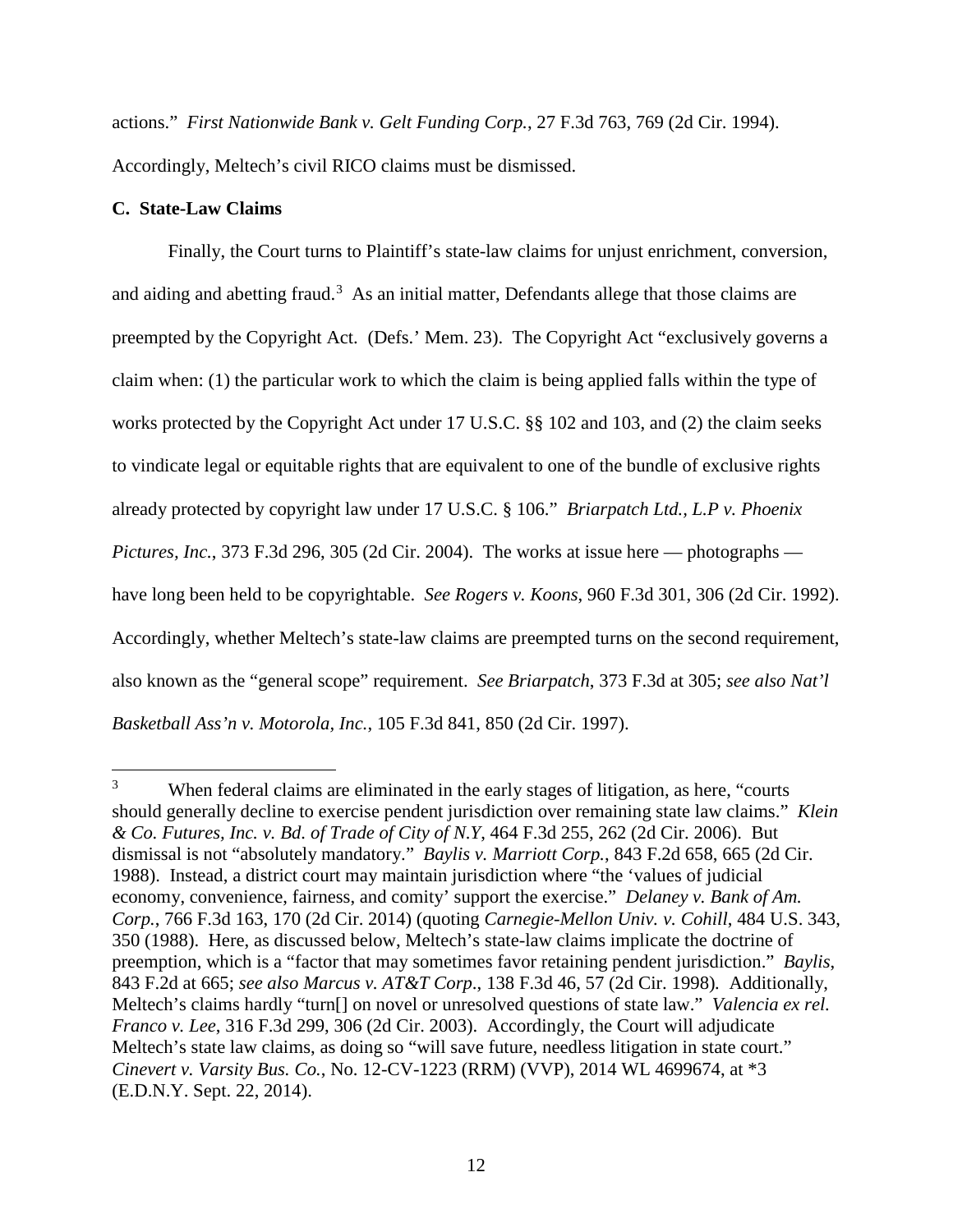A state-law claim falls within the "general scope" of the Copyright Act only if the statecreated right "may be abridged by an act which, in and of itself, would infringe one of the exclusive rights provided by federal copyright law." *Id.* (internal quotation marks omitted). To do so, the claim must involve "acts of reproduction, performance, distribution or display." *Barclays Capital Inc. v. Theflyonthewall.com, Inc.*, 650 F.3d 876, 893 (2d Cir. 2011) (internal quotation marks omitted). Additionally, in order to ensure that only state-law claims equivalent to copyright actions are preempted, a claim subject to preemption must not require a plaintiff to prove extra elements that "change the nature of the action so that it is *qualitatively* different from a copyright infringement claim." *Id.* at 909 (internal quotation marks omitted). Accordingly, "claims based on breaches of fiduciary duty, contractual promises of confidentiality, or trade secrets often survive preemption because the underlying right they seek to vindicate is the right to redress violations . . . different from an exclusive right protected by copyright." *Id.* at 909 (internal quotation marks omitted). By contrast, "[i]f unauthorized publication is the gravamen of [a plaintiff's] claim, then it is clear that the right [the plaintiff] seek[s] to protect is coextensive with an exclusive right already safeguarded by the Act*.*" *Harper & Row Publishers, Inc. v. Nation Enters.*, 723 F.2d 195, 201 (2d Cir. 1983), *rev'd on other grounds*, 471 U.S. 539 (1985).

Applying those principles here, Meltech's unjust enrichment claim is plainly preempted by the Copyright Act, as it is based wholly on "Defendants' unauthorized commercial use of Plaintiff's photographs," (TAC  $\P$  113) — a claim that falls within the ambit of rights already protected by the Copyright Act. *See Briarpatch Ltd.*, 373 F.3d at 306 (finding preemption of plaintiffs' unjust enrichment claim based on unauthorized use of a novel and screenplay in producing a movie). Meltech's conversion claim is similarly based on Defendants' allegedly wrongful commercial exploitation of Meltech's photographs, and the gravamen of the claim is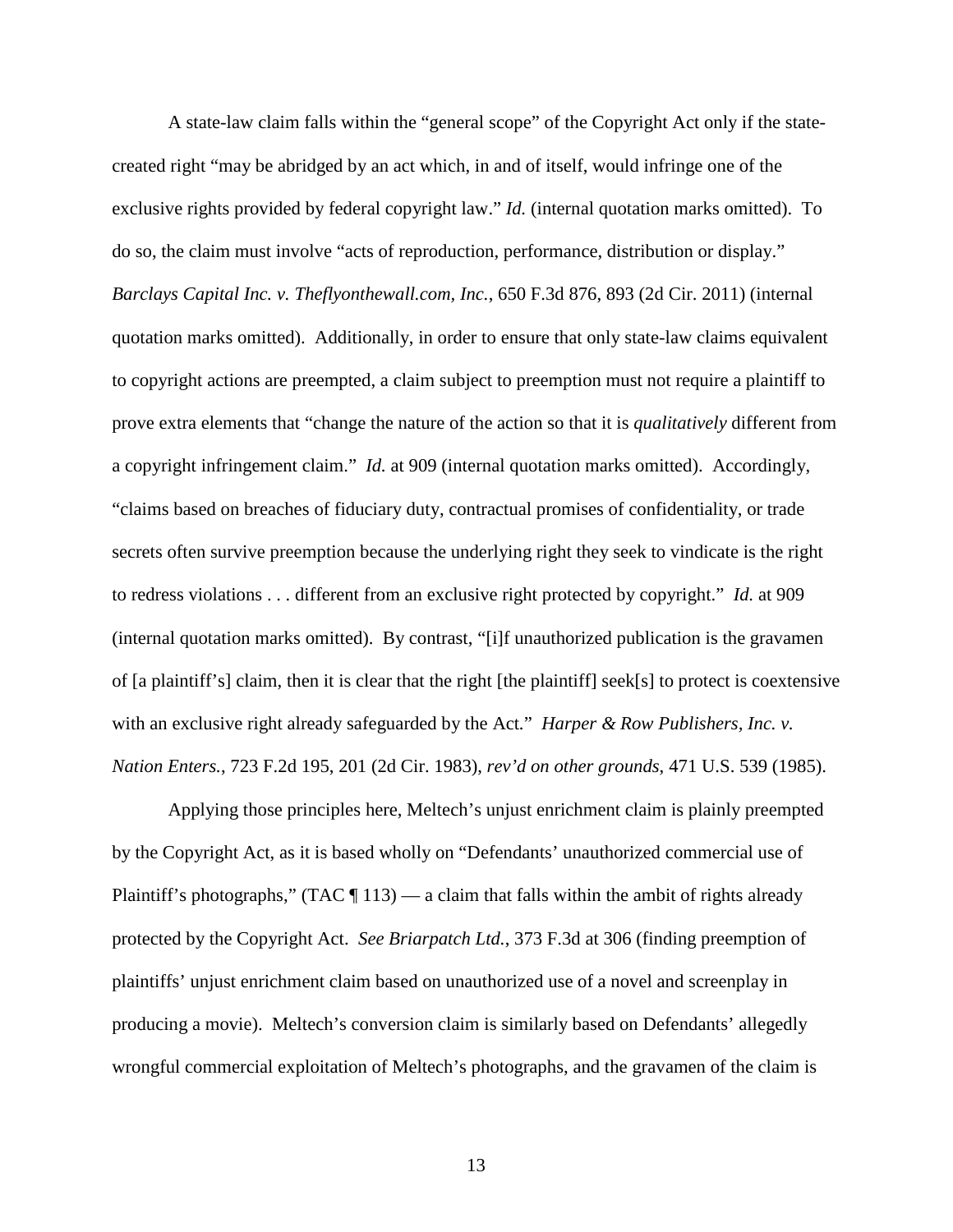plainly "unauthorized publication." *Harper & Row*, 723 F.2d at 201. Accordingly, Meltech's conversion claim is also preempted by the Copyright Act. *See Flaherty v. Filardi*, No. 03-CV-2167 (LTS) (HBP), 2007 WL 2734633, at \*6 (S.D.N.Y. Sept. 19, 2007) (holding that a conversion claim was preempted by the Copyright Act); *Archie Comic Publications, Inc. v. DeCarlo*, 141 F. Supp. 2d 428, 432 (S.D.N.Y. 2001) (same).<sup>4</sup>

By contrast, the preemption analysis for Meltech's aiding and abetting fraud claim is less clear. *See, e.g.*, *Integrative Nutrition, Inc. v. Acad. of Healing Nutrition*, 476 F. Supp. 2d 291, 298 (S.D.N.Y. 2007) (noting that New York's cause of action for fraud requires "the additional element of 'intentional deception,' which renders it qualitatively different from a claim for copyright infringement"). The Court need not decide the issue, however, because the Complaint fails to state a claim for aiding and abetting fraud. To state such a claim, a plaintiff must allege "(1) the existence of a fraud; (2) [the] defendant's knowledge of the fraud; and (3) that the defendant provided substantial assistance to advance the fraud's commission." *Lerner v. Fleet Bank, N.A.*, 459 F.3d 273, 292 (2d Cir. 2006) (internal quotation marks omitted) (alteration in

-

<sup>4</sup> In *Harper & Row*, 723 F.3d at 200-01, the Court suggested that the preemption analysis for conversion may depend on the theory upon which a plaintiff claims relief, as one theory of conversion "is a tort involving acts — possession and control of chattels — which are qualitatively different from those proscribed by copyright law, and which therefore are not subject to preemption." Here, Meltech's claim for conversion is, at its core, a claim based on Defendants' unauthorized use of Meltech's photographs "in hundreds/thousands of fake profiles for commercial purposes" (TAC ¶ 106), not one plausibly based on Defendants' physical possession of the same. Therefore, Meltech's conversion claim is preempted. *See Strauss v. Hearst Corp*., No. 85-CV-10017 (CSH), 1988 WL 18932, at \*8 (S.D.N.Y. Feb. 19, 1988) (finding a conversion claim to be preempted by the Copyright Act because "Plaintiff does not contend that defendant has interfered with plaintiff's physical control of any of the photographs that were taken by Strauss, nor does he in any other manner allege elements to a cause of action different from those alleged in his copyright claim.").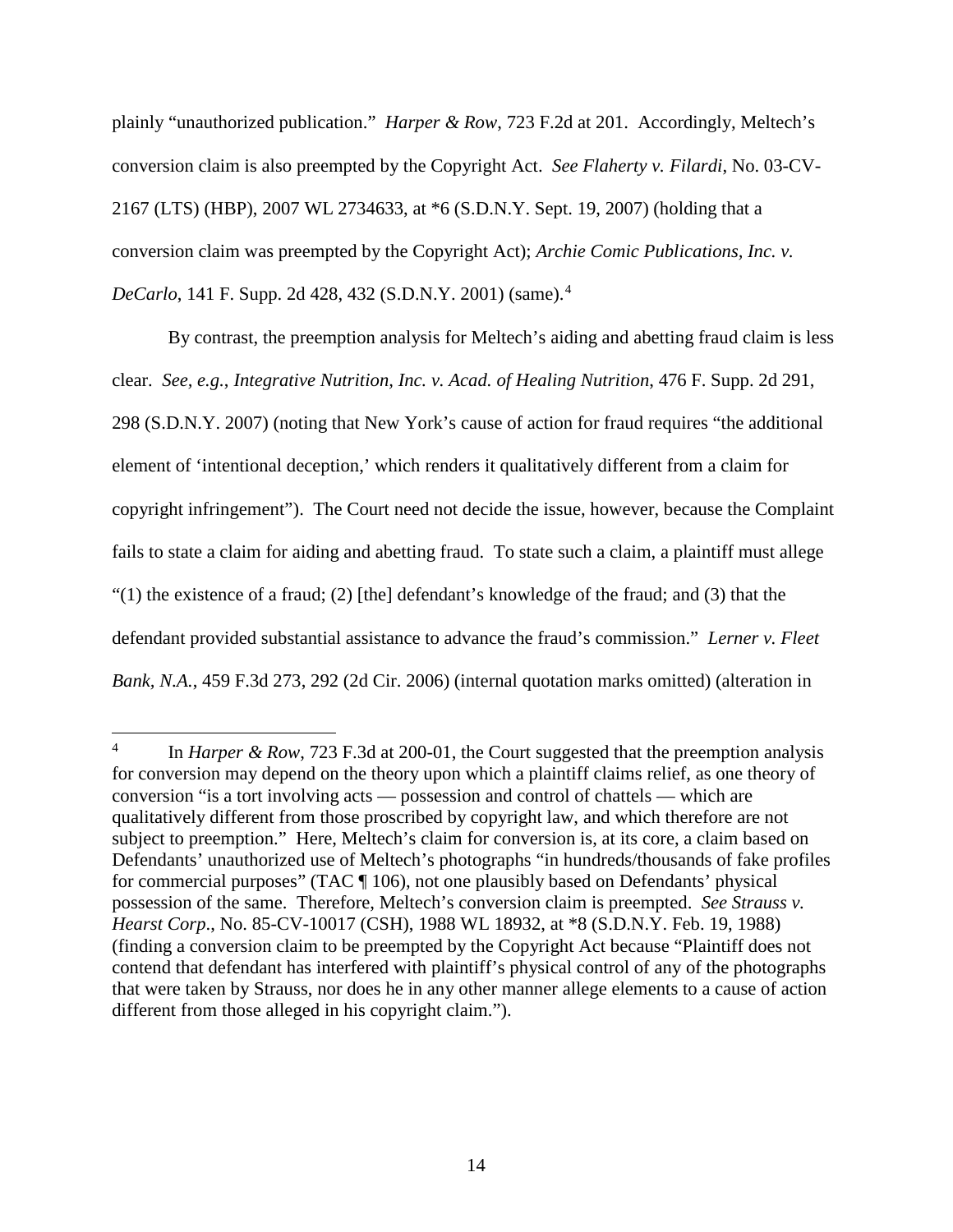original). Thus, a plaintiff must establish the underlying elements of fraud, including a showing of reasonable reliance on the defendant's misrepresentations. *See*, *e.g.*, *Abu Dhabi Commercial Bank v. Morgan Stanley & Co. Inc.*, 888 F. Supp. 2d 431, 445-46, *on reconsideration in part*, 888 F. Supp. 2d 478 (S.D.N.Y. 2012); *Jebran v. LaSalle Bus. Credit, LLC*, 824 N.Y.S.2d 224, 225 (App. Div., 1st Dep't 2006). On that score alone, Meltech's claim plainly fails. Meltech does not allege anywhere in the Complaint that it relied on any misrepresentations included in the fraudulent profiles; if anyone relied on those misrepresentations, it was Defendants' users, not Meltech. (*See* TAC ¶¶ 90 ("While *consumers on Match's web sites* don't know where a member/subscriber is creating a profile with [Meltech's] photographs, Match does know" (emphasis added)), 57 ("the predator operating [the fraudulent profiles] race to contact *as many members* as possible and entice them to communicate off-site" (emphasis added))). It is well established that "[t]he reliance element of fraud under New York law . . . cannot be established by showing that only a third party, and not the plaintiff, relied on the defendants' allegedly false statements." *Barnhart v. Federated Dep't Stores, Inc.*, No. 04-CV-3668 (JGK), 2005 WL 549712, at \*8 (S.D.N.Y. Mar. 8, 2005). It follows that Meltech's aiding and abetting fraud claim must be dismissed.<sup>5</sup>

 $\overline{a}$ 

<sup>5</sup> In light of the foregoing, the Court need not, and does not, reach Defendants' alternative argument that Meltech's state-law claims are barred by Section 230 of the Communications Decency Act, 47 U.S.C. § 230(c)(1), (e)(3). (Defs.' Mem. 19-23).